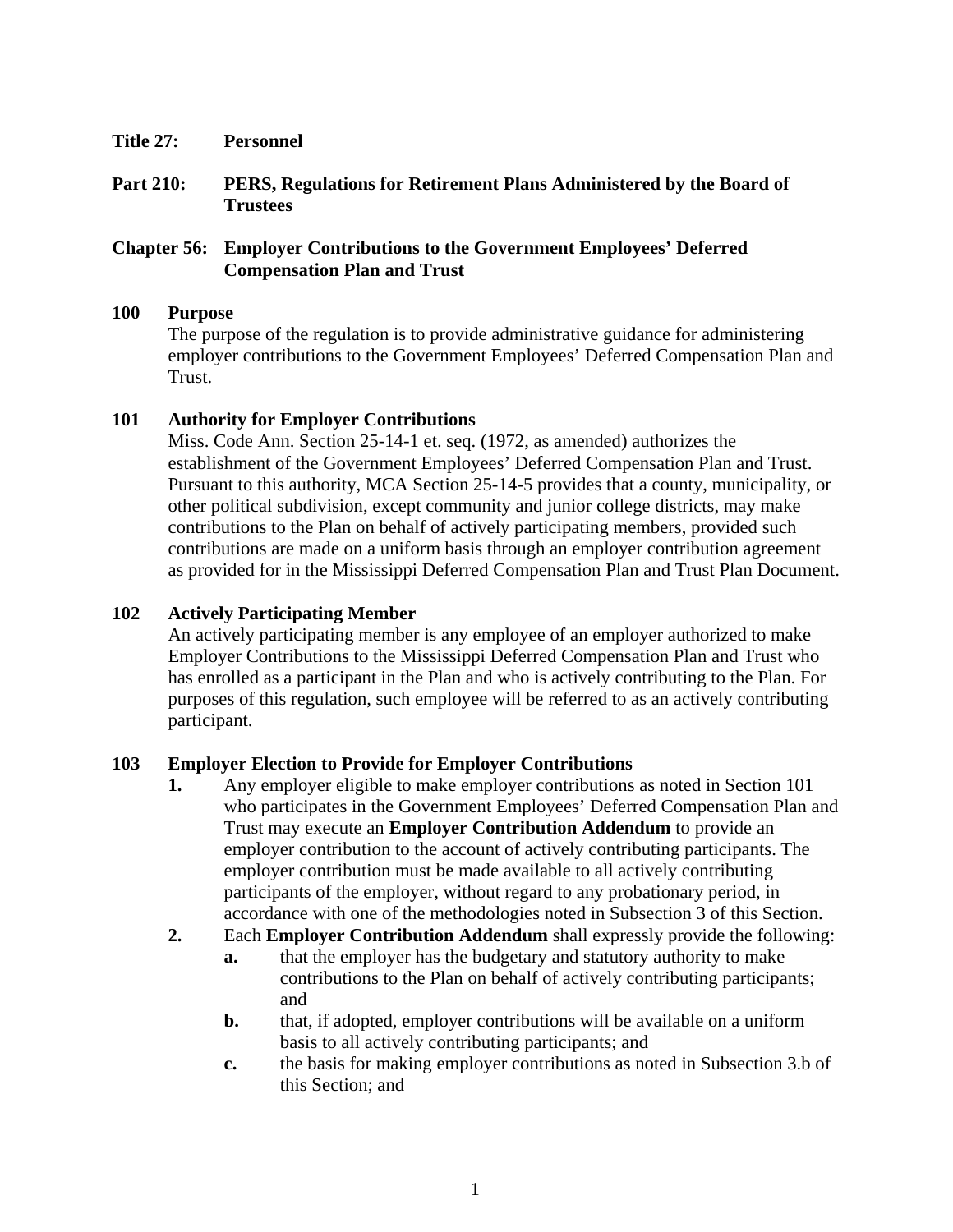- **d.** the time period for which employer contributions will be made, if such contributions are not anticipated, intended, or guaranteed to be on-going. Employer contributions shall be transferred to the Third Party Administrator as part of the regular payroll process and included with the employee contributions; and
- **e.** the actively contributing participant will be 100% vested in the employer contributions at the time the contributions are made on the participant's behalf.
- **3.** In order for employer contributions to be considered made on a "uniform basis," such contributions must:
	- **a.** be made for all actively contributing participants not to exceed the basic annual deferral amount specified in Section 4.1 of the Deferred Compensation Plan Document when aggregated with the employee contributions; and
	- **b.** be based on one of the following methodologies:
		- **(i)** a specific dollar amount per pay period; or
		- **(ii)** a dollar for dollar match per pay period; or
		- **(iii)** a specific dollar amount per pay period or a dollar for dollar match per pay period up to a specific percent of either salary or employee contribution.

### **104 Timing and Method of Payment of Employer Contributions**

Each employer who has executed an Employer Contribution Addendum shall make all contributions to the Plan and Trust in the form of cash. Employer contributions shall be paid to the Plan and Trust monthly as part of the regular payroll process no later than the seventh (7th) working day of each month.

### **105 Allocation, Investment, and Accounting for Employer Contributions**

The Third Party Administrator shall allocate the employer contributions to the account of each actively contributing participant on whose behalf such contributions are made. Such amounts shall be invested in accordance with the investment election of the participant. The amounts shall be accounted for as a part of the participant's account subject to the same limitations and rights as contributions made by the participant. The employer, Board of Trustees, and Third Party Administrator shall be under no duty to question any investment direction of a participant; nor shall they be held responsible in any manner for investment loss or depreciation in asset value of any such investments.

### **106 Benefits, Withdrawals, and Distributions**

All benefits, withdrawals, and distributions, whether attributable to employee contributions or employer contributions, will be disbursed according to the terms of the Plan and Trust.

### **107 Maximum Contribution Limits to Deferred Compensation Plan**

Employer contributions shall be aggregated with any employee contributions for purposes of determining compliance with the applicable basic annual deferral amount